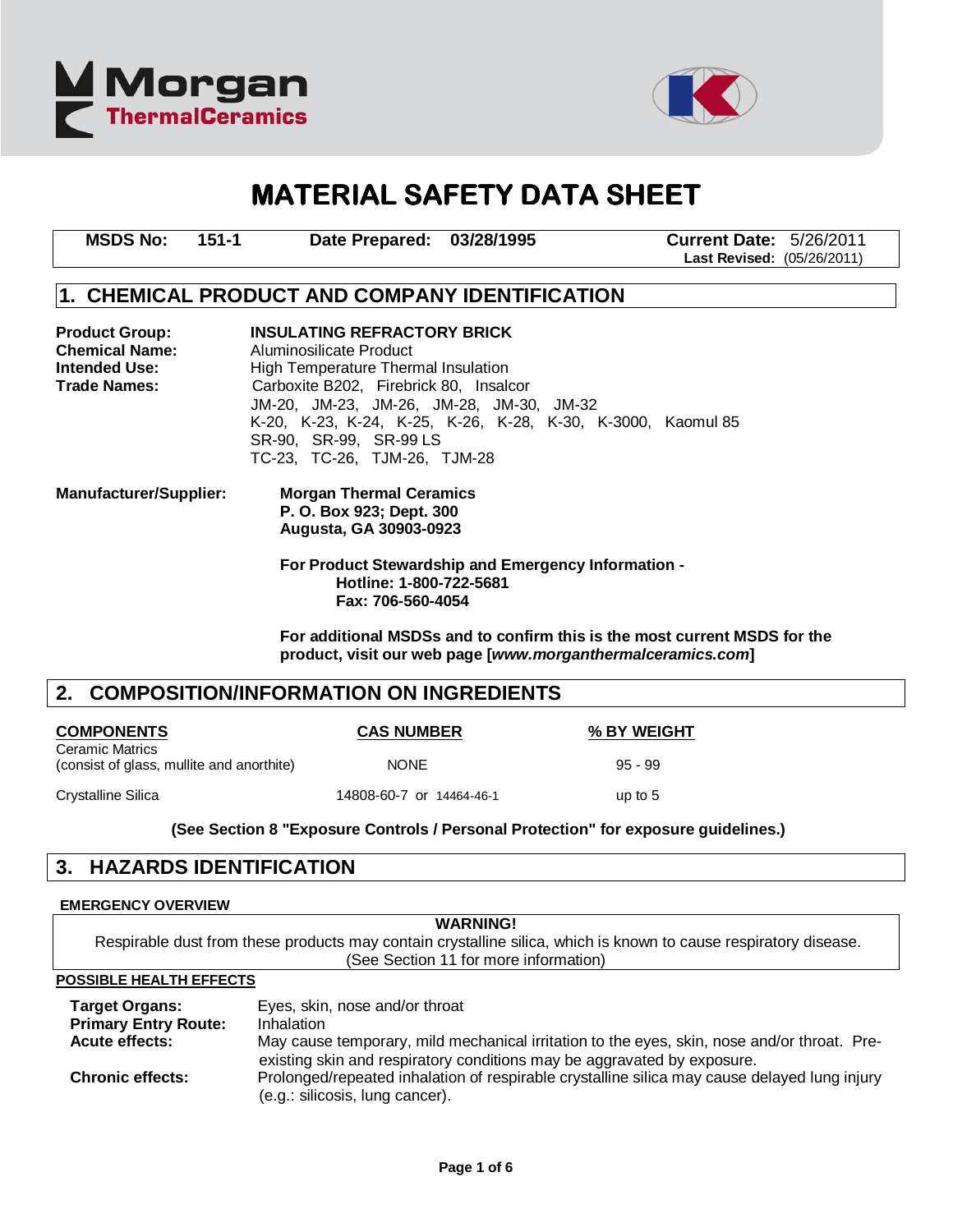#### **HAZARD CLASSIFICATION**

Dust samples from these products have not been tested for their specific toxicity, but may contain more than 0.1% crystalline silica, for which the following apply:

The **International Agency for Research on Cancer (IARC)** has classified crystalline silica inhaled in the form of quartz or cristobalite from occupational sources as carcinogenic to humans (Group 1).

The Ninth Annual Report on Carcinogens (2000), prepared by the **National Toxicology Program (NTP),** classified silica, crystalline (respirable size), as a substance known to be a human carcinogen.

The **American Conference of Governmental Industrial Hygienists (ACGIH)** has classified crystalline silica (quartz) as "A2-Suspected Human Carcinogen."

The **State of California,** pursuant to Proposition 65, The Safe Drinking Water and Toxic Enforcement Act of 1986, has listed "silica, crystalline (airborne particles of respirable size)" as a chemical known to the State of California to cause cancer.

The **Canadian Workplace Hazardous Materials Information System (WHMIS) –** Crystalline silica [quartz and cristobalite] is classified as Class D2A - Materials Causing Other Toxic Effects.

#### The **Hazardous Materials Identification System (HMIS) –**

Health: 0\* Flammability: 0 Reactivity: 0 Personal Protection Index: X (Employer determined) (\* denotes potential for chronic effects)

# **4. FIRST AID MEASURES**

#### **EYE IRRITATION:**

Flush with large amounts of water for at least 15 minutes. Do not rub eyes.

#### **SKIN IRRITATION:**

Wash affected area gently with soap and water. Skin cream or lotion after washing may be helpful.

#### **INGESTION:**

Unlikely route of exposure.

#### **INHALATION:**

Remove affected person to dust free location. See Section 8 for additional measures to reduce or eliminate exposure.

#### **- If symptoms persist, seek medical attention. -**

### **5. FIRE FIGHTING MEASURES**

| <b>NFPA CODES:</b><br>Flammability: 0,   | Health: 1, Reactivity: 0, Special: 0                           |
|------------------------------------------|----------------------------------------------------------------|
| <b>NFPA Unusual Hazards:</b>             | None                                                           |
| <b>Flash Point:</b>                      | None                                                           |
| <b>Extinguishing Media:</b>              | Use extinguishing media suitable for type of surrounding fire. |
| <b>Explosion Hazards:</b>                | None                                                           |
| <b>Hazardous Decomposition Products:</b> | None                                                           |

# **6. ACCIDENTAL RELEASE MEASURES**

#### **SPILL/LEAK PROCEDURES:**

Avoid creating airborne dust. Follow routine housekeeping procedures. Vacuum only with HEPA filtered equipment. If sweeping is necessary, use a dust suppressant and place material in closed containers. Do not use compressed air for clean-up. Personnel should wear gloves, goggles and approved respirator.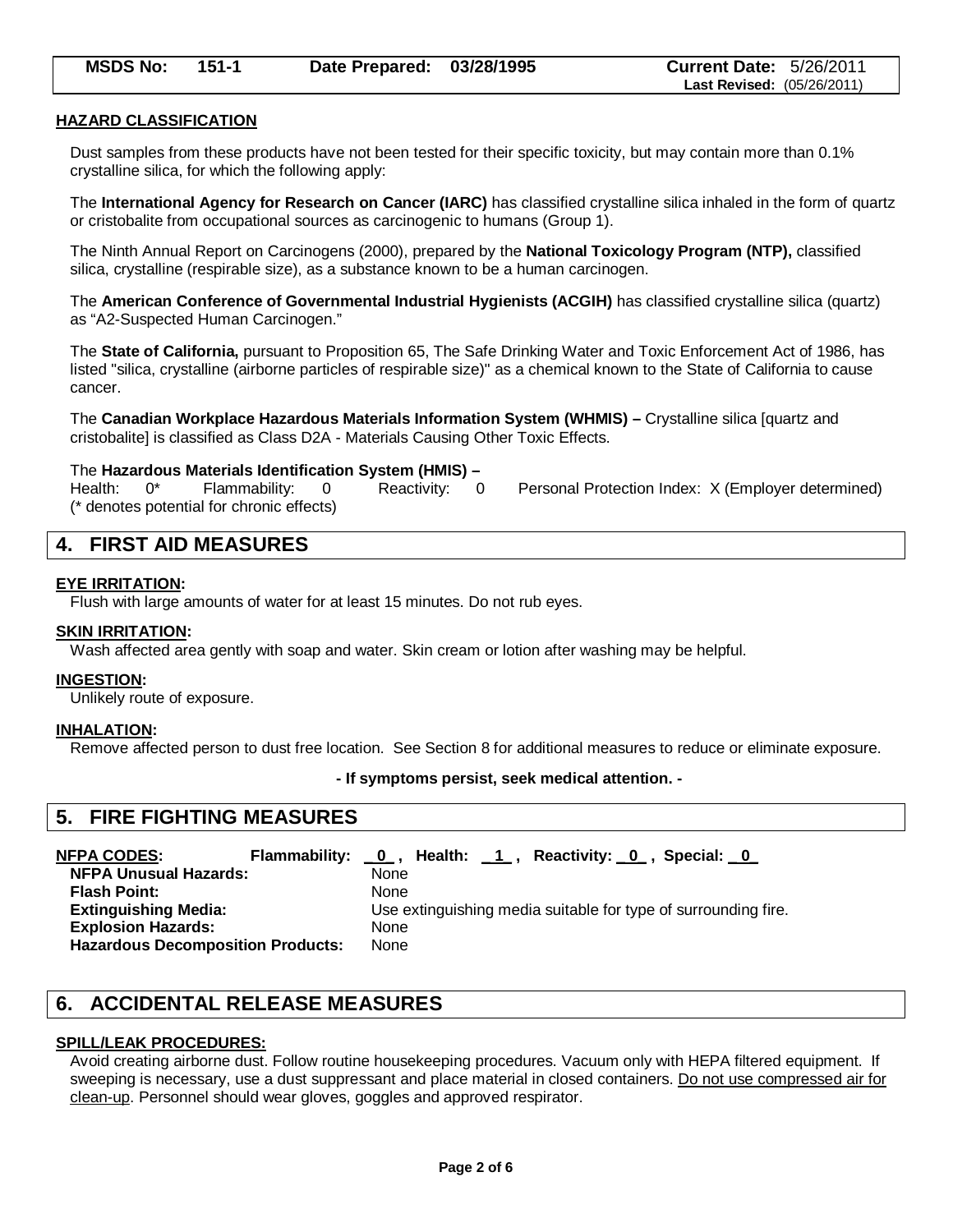**MSDS No: 151-1 Date Prepared: 03/28/1995 Current Date:** 5/26/2011

# **7. HANDLING AND STORAGE**

#### **HANDLING**

Limit the use of power tools unless in conjunction with local exhaust. Use hand tools whenever possible. Frequently clean the work area with HEPA filtered vacuum or wet sweeping to minimize the accumulation of debris. Do not use compressed air for clean-up.

#### **STORAGE**

Store in original factory container in a dry area. Keep container closed when not in use.

#### **EMPTY CONTAINERS**

Product packaging may contain residue. Do not reuse.

# **8. EXPOSURE CONTROLS/PERSONAL PROTECTION**

| <b>EXPOSURE GUIDELINES</b>                                                         |              |                                                |             |  |  |
|------------------------------------------------------------------------------------|--------------|------------------------------------------------|-------------|--|--|
| <b>MANUFACTURER'S REG</b><br><b>MAJOR COMPONENT</b><br>OSHA PEL<br><b>ACGIHTLV</b> |              |                                                |             |  |  |
| <b>Crystalline Silica</b>                                                          | See below(') | $0.025$ mg/m <sup>3</sup><br>(respirable dust) | <b>NONE</b> |  |  |

**(1)** Depending on the percentage and type(s) of silica in the mineral, the OSHA Permissible Exposure Limit (PEL) for respirable dust containing crystalline silica (8 HR TWA) is based on the formula listed in 29 CFR 1910.1000, "Air Contaminants" under Table Z-3, "Mineral Dust". For quartz containing mineral dust, the PEL = 10 mg/m<sup>3</sup> / (% of silica + 2); for cristobalite or tridymite, the PEL = 5 mg/m<sup>3</sup> (% of silica + 2); for mixtures, the PEL = 10 mg/m<sup>3</sup> / (% of quartz + 2 (% of cristobalite) + 2 (% of tridymite) + 2).

#### **OTHER OCCUPATIONAL EXPOSURE LEVELS (OEL)**

Industrial hygiene standards and occupational exposure limits vary between countries and local jurisdictions. Check which exposure levels apply to your facility and comply with local regulations. If no regulatory dust or other standards apply, a qualified industrial hygienist can assist with a specific workplace evaluation including recommendations for respiratory protection.

#### **ENGINEERING CONTROLS**

Use engineering controls, such as ventilation and dust collection devices, to reduce airborne particulate concentrations to the lowest attainable level.

#### **RESPIRATORY PROTECTION**

When it is not possible or feasible to reduce airborne crystalline silica or particulate levels below the PEL through engineering controls, or until they are installed, employees are encouraged to use good work practices together with respiratory protection. Before providing respirators to employees (especially negative pressure type), employers should **1)** monitor for airborne crystalline silica and/or dust concentrations using appropriate NIOSH analytical methods and select respiratory protection based upon the results of that monitoring , **2)** have the workers evaluated by a physician to determine the workers' ability to wear respirators, and **3)** implement respiratory protection training programs. Use NIOSH-certified particulate respirators (42 CFR 84), in compliance with OSHA Respiratory Protection Standard 29 CFR 1910.134 and 29 CFR 1926.103, for the particular hazard or airborne concentrations to be encountered in the work environment. For the most current information on respirator selection, contact your supplier.

#### **PROTECTIVE CLOTHING**

Wear full body clothing, gloves, hat, and eye protection as necessary to prevent skin irritation. Washable or disposable clothing may be used. If possible, do not take unwashed work clothing home. If soiled work clothing must be taken home, employers should ensure employees are trained on the best practices to minimize or avoid non-work dust exposure (e.g., vacuum clothes before leaving the work area, wash work clothing separately, rinse washer before washing other household clothes, etc.).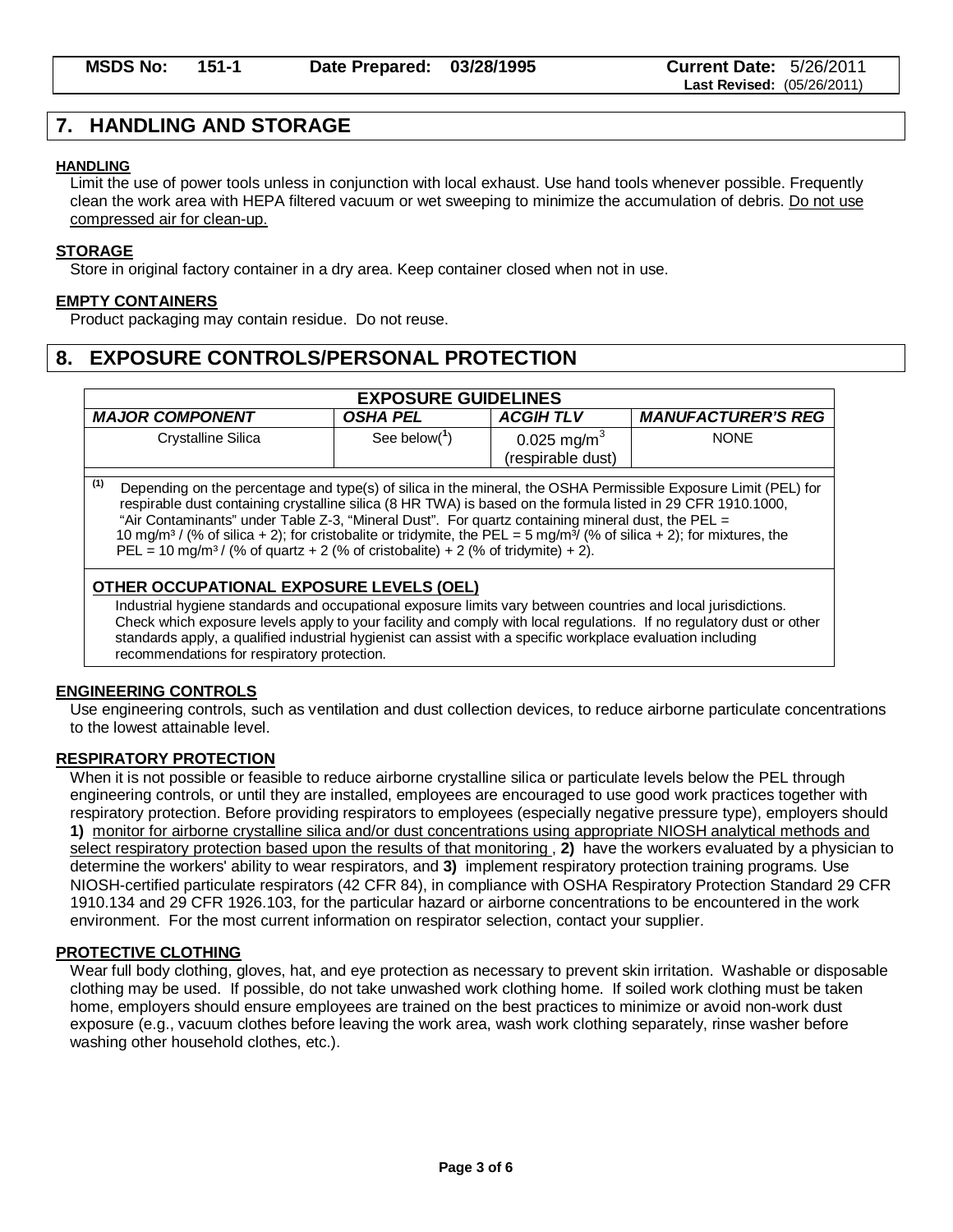| <b>MSDS No:</b> | 151-1 | Date Prepared: 03/28/1995 | <b>Current Date: 5/26/2011</b>    |
|-----------------|-------|---------------------------|-----------------------------------|
|                 |       |                           | <b>Last Revised:</b> (05/26/2011) |

#### **EYE PROTECTION**

Wear safety glasses with side shields or other forms of eye protection in compliance with appropriate OSHA standards to prevent eye irritation. The use of contact lenses is not recommended, unless used in conjunction with appropriate eye protection. Do not touch eyes with soiled body parts or materials. If possible, have eye-washing facilities readily available where eye irritation can occur.

# **9. PHYSICAL AND CHEMICAL PROPERTIES**

**ODOR AND APPEARANCE:** Solid brick or block **CHEMICAL FAMILY:** Insulating refractory brick **BOILING POINT:** Not applicable **WATER SOLUBILITY (%):** Not soluble in water **SPECIFIC GRAVITY:** Not applicable **VAPOR PRESSURE:** Not applicable **pH:** Not applicable **VAPOR DENSITY:** Not applicable **VOLATILE BY VOLUME (%):** Not applicable **MOLECULAR FORMULA:** Not Applicable

**MELTING POINT:** 2750°F to 3660°F ( **refer to specific product data sheets**)

# **10. STABILITY AND REACTIVITY**

**HAZARDOUS POLYMERIZATION:** Will not occur **HAZARDOUS DECOMPOSITION PRODUCTS:** None

**CHEMICAL INCOMPATIBILITIES:** Powerful oxidizers; fluorine, manganese trioxide, oxygen disulfide

### **11. TOXICOLOGICAL INFORMATION**

#### **TOXICOLOGY**

Dust samples from these products have not been tested. They may contain respirable crystalline silica.

#### **Crystalline silica**

Some samples of crystalline silica administered to rats by inhalation and intratracheal instillation have caused fibrosis and lung cancer. Mice and hamsters, similarly exposed, develop inflammatory disease including fibrosis but no lung cancer.

#### **EPIDEMIOLOGY**

No studies have been undertaken on humans exposed to these products in occupational environments.

#### **Crystalline silica**

 Exposure to crystalline silica can cause silicosis, and exacerbate pulmonary tuberculosis and bronchitis. IARC (Monograph vol. 68, 1997) concluded that "crystalline silica from occupational sources inhaled in the form of quartz or cristobalite is carcinogenic to humans (Group 1)", and noted that "carcinogenicity in humans was not detected in all industrial circumstances studied" and "may be dependent on inherent characteristics of the crystalline silica or on external factors affecting its biological activity".

# **12. ECOLOGICAL INFORMATION**

Adverse effects of this material on the environment are not anticipated.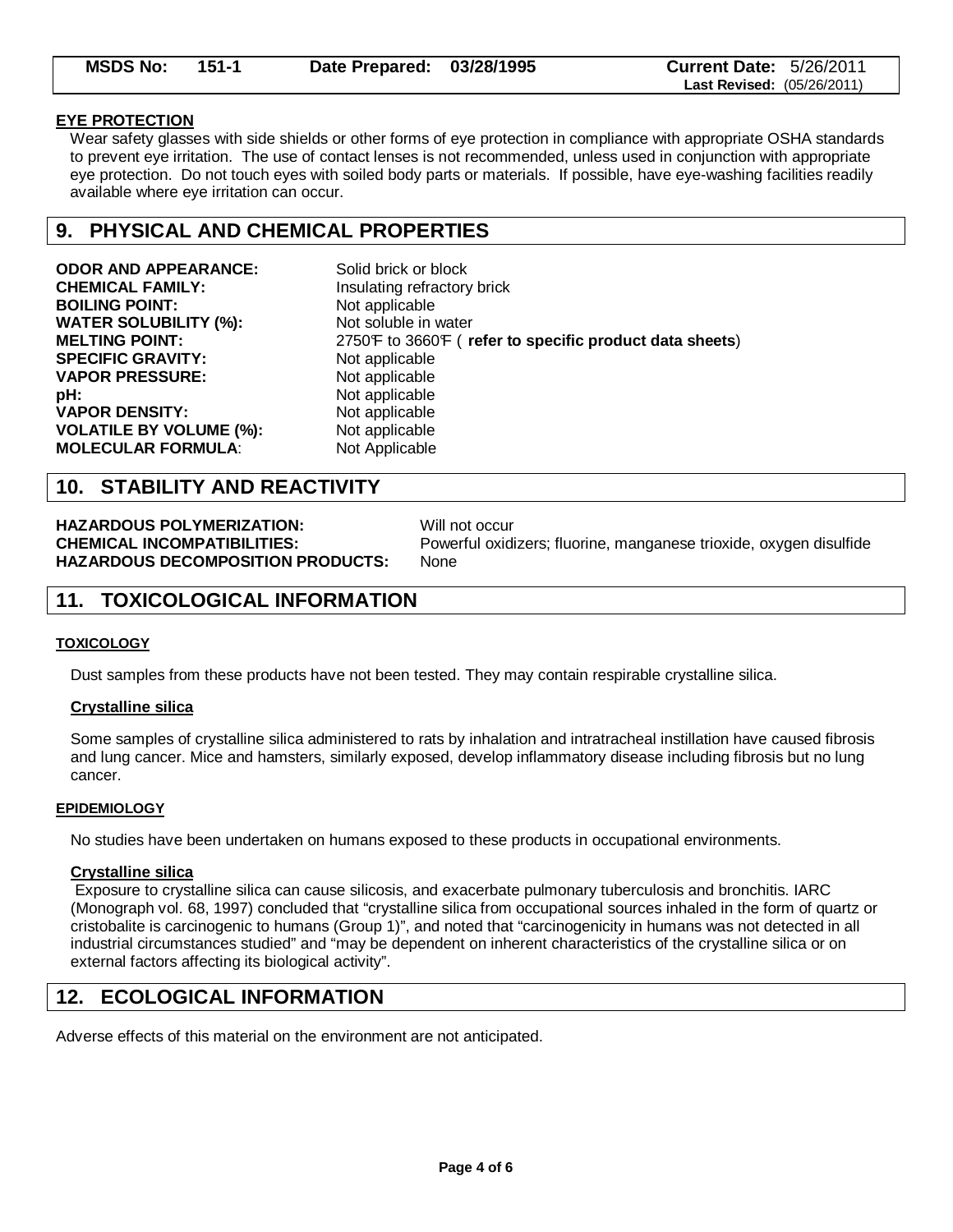# **13. DISPOSAL INFORMATION**

#### **WASTE MANAGEMENT**

To prevent waste materials becoming airborne during waste storage, transportation and disposal, a covered container or plastic bagging is recommended. Comply with federal, state and local regulations.

#### **DISPOSAL**

If discarded in its purchased form, this product would not be a hazardous waste under Federal regulations (40 CFR 261) Any processing, use, alteration or chemical additions to the product, as purchased, may alter the disposal requirements. Under Federal regulations, it is the waste generator's responsibility to properly characterize a waste material, to determine if it is a hazardous waste. Check local, regional, state or provincial regulations to identify all applicable disposal requirements.

# **14. TRANSPORT INFORMATION**

#### **U.S. DEPARTMENT OF TRANSPORTATION (DOT)**

Hazard Class: Not Regulated United Nations (UN) Number: Not Applicable Labels: Not Applicable Not Applicable North America (NA) Number: Not Applicable Placards: Not Applicable Bill of Lading: Placards: Product Name

#### **INTERNATIONAL**

Canadian TDG Hazard Class & PIN: Not regulated Not classified as dangerous goods under ADR (road), RID (train) or IMDG (ship).

# **15. REGULATORY INFORMATION**

#### **UNITED STATES REGULATIONS**

| <b>SARA Title III:</b> | This product does not contain any substances reportable under Sections 302, 304, 313 (40            |
|------------------------|-----------------------------------------------------------------------------------------------------|
|                        | CFR 372). Sections 311 and 312 apply.                                                               |
| <b>OSHA:</b>           | Comply with Hazard Communication Standards 29 CFR 1910.1200 and 29 CFR 1926.59                      |
|                        | and Respiratory Protection Standards 29 CFR 1910.134 and 29 CFR 1926.103.                           |
| TSCA:                  | All substances contained in this product are listed in the TSCA Chemical Inventory                  |
| <b>California:</b>     | "Silica, crystalline (airborne particles of respirable size)" is listed in Proposition 65, The Safe |
|                        | Drinking Water and Toxic Enforcement Act of 1986 as a chemical known to the State of                |
|                        | California to cause cancer.                                                                         |
| <b>Other States:</b>   | Crystalline silica products are not known to be regulated by states other than California;          |
|                        | however, state and local OSHA and EPA regulations may apply to these products. Contact              |
|                        | your local agency if in doubt.                                                                      |
|                        |                                                                                                     |

#### **INTERNATIONAL REGULATIONS**

| <b>Canadian WHMIS:</b> | Class D-2A Materials Causing Other Toxic Effects                                              |
|------------------------|-----------------------------------------------------------------------------------------------|
| <b>Canadian EPA:</b>   | All substances in this product are listed, as required, on the Domestic Substance List (DSL). |

|  | <b>16. OTHER INFORMATION</b> |  |
|--|------------------------------|--|
|--|------------------------------|--|

| <b>SARA TITLE III HAZARD CATEGORIES</b> |     |                           |    |  |
|-----------------------------------------|-----|---------------------------|----|--|
| <b>Acute Health:</b>                    | No  | <b>Pressure Hazard:</b>   | No |  |
| <b>Chronic Health:</b>                  | Yes | <b>Reactivity Hazard:</b> | No |  |
| Fire Hazard:                            | No  |                           |    |  |